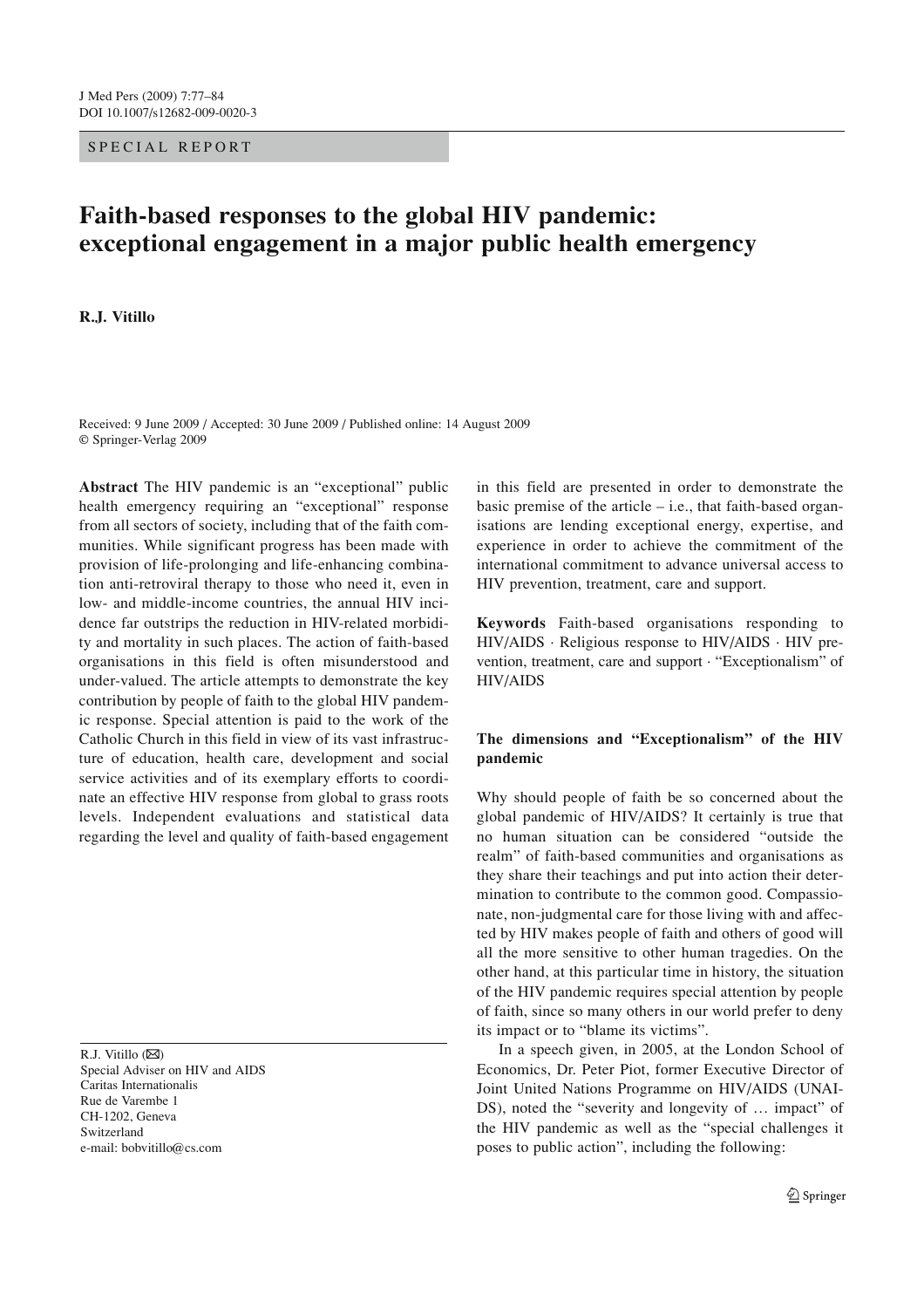- "... in country after country, the tipping point is being reached … after which AIDS no longer remains concentrated in so-called 'hot spots' but becomes a generalised explosion across the entire population";
- "By 2006, eleven sub-Saharan countries will have lost more than every 10th person in their labour force to AIDS – and, by 2010, five countries in this region will have lost more than every fifth person in their labour force [1]".

A cursory review of current epidemiological data [2] might lead one to an incorrect conclusion that the present state of the HIV pandemic does not demand the same level of urgency and concern as it has in the past. Indeed, estimates of the global number of persons living with HIV at the end of 2007 (33 million) represented a reduction of 16% when compared with those published by UNAIDS in 2006.

The most significant reason for this reduction was the intensive exercise to assess the HIV epidemic in India, which resulted in a major revision of that country's estimates. Important revisions of estimates elsewhere, particularly in sub-Saharan Africa, also contributed to this decrease. Moreover, in both Kenya and Zimbabwe, there was increasing evidence of a reduction in new infections, which, in part, is due to a reduction in risky behaviours.

Epidemiologists also report that the number of annual new HIV infections has decreased. Globally, HIV incidence peaked in the late 1990s, when some 3 million new infections occurred each year. In 2007, some 2.7 million new infections were estimated to have occurred. This reduction in HIV incidence is thought to reflect natural trends in the epidemic as well as the success of some prevention programmes that has led to behaviour change to avoid risk of HIV transmission and/or infection.

In 2007, the number of deaths due to AIDS-related illnesses was estimated to be 2 million. Decline in deaths due to AIDS during the past 2 years is partly attributable to scaling up of anti-retroviral treatment services. Thus, if we dare to label it as such, we have a bit of "good news" with regard to current global dimensions of the pandemic. However, before "striking up the band" too quickly, let us return to the micro level and survey the impact of HIV in terms of loss, suffering, and incapacitation of HIV-positive persons, and of their loved ones and fellow citizens in local communities, all as a result of this pandemic. Every day, more than 7,400 persons become infected with HIV and more than 5,700 persons die from AIDS-related illnesses. Such infections and deaths mainly are due to inadequate access to HIV prevention and anti-retroviral treatment, as well as to a failure to change behaviours that put oneself or others at risk of HIV infection. The HIV pandemic remains the most serious of infectious disease challenges to public health.

Southern Africa continues to bear a disproportionate share of the global burden of HIV: 35% of HIV infections and 38% of AIDS deaths in 2007 occurred in that subregion. Regrettably, sub-Saharan Africa is "home" to 67% of all people living with HIV. Most epidemics in sub-Saharan Africa appear to have stabilised, although often at very high levels, particularly in southern Africa. For this region as a whole, women are disproportionately affected in comparison to men; this striking difference is especially true among young people.

These particularly disturbing trends and concerns were aptly summarised in statements made by world leaders during the 2008 High Level Session on AIDS, held at United Nations Headquarters in New York. Mr. Srgjan Kerim, President of the UN General Assembly, maintained, "The failure to make sufficient progress in our response to HIV/AIDS profoundly impacts all aspects of human development" [3]. During that same meeting, Dr. Peter Piot addressed the claims that the present and potential impact of HIV has been exaggerated. In his view, pretending that AIDS "has been fixed", that there was already enough money being devoted to the fight against it, or that it is not a heterosexual pandemic, is a recipe for condemning millions of people to death. He appealed to the international community to back up its commitments, first, by scaling up access to health and health care and, secondly, by devoting more resources to research and development of new lifesaving drugs and treatment methods.

The exceptional drivers and impact of the HIV pandemic require an exceptional response, in conformity to that described on World AIDS Day 2008 by Dr. Margaret Chan, Director-General of the World Health Organisation WHO:

"AIDS is the most challenging and probably the most devastating infectious disease humanity has ever had to face. And humanity has faced this disease, in equally unprecedented ways. The international community has rallied at levels ranging from grass-roots movements to heads of state, from faith-based organisations and philanthropists to research institutions, academia, and industry [4]".

In the above-cited statement, Dr. Chan acknowledged that faith-based organisations have made significant contributions to the global AIDS response. In the remainder of the article, this writer will examine those efforts in accord with the demanding but justifiable expectation placed on people of faith by Dr. Peter Piot:

"I hope for a day when every church engages in open dialogue on issues of sexuality and gender difference. I hope for a day when every synagogue will mobilize as advocates for a global response to fight AIDS, when every temple will fully welcome people living with HIV, when every mosque is a place where young people will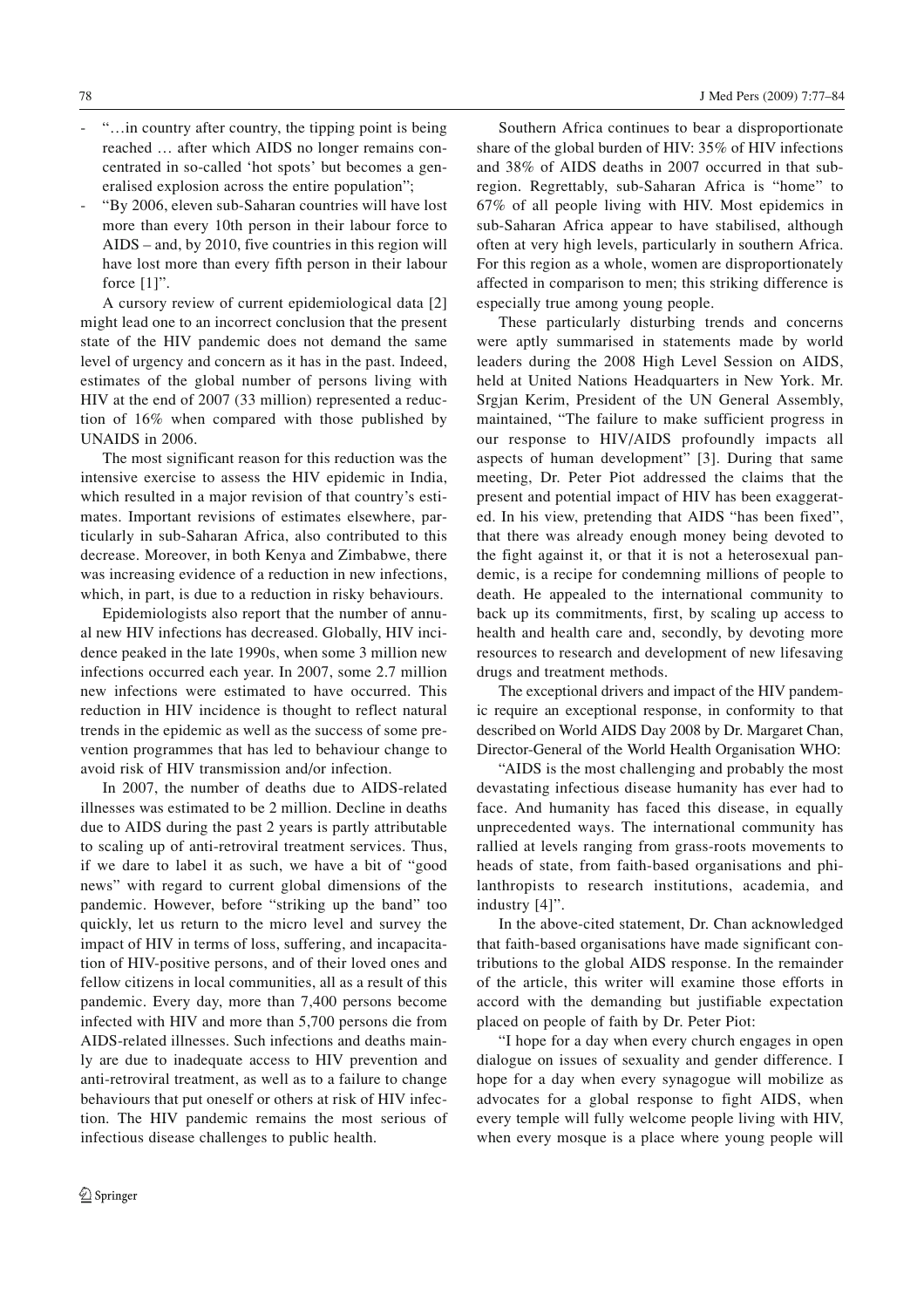learn about the facts of HIV and AIDS. When that will have happened, I am convinced that nothing will stop our success in the fight against AIDS [5]".

#### **Faith-based Organisations: key actors in the struggle against AIDS**

The crucial role played by faith-based organisations in such action often escapes notice or acknowledgement by other global protagonists in this field. Frequently, such organisations, and, in particular, the Catholic Church, are the objects of negative criticism and even derision with regard to their respective actions and reactions related to AIDS. Often latecomers to this field themselves, and, even more often, articulating ideologies that reject the contribution of faith communities to the overall common good, such activists accuse faith-based organisations of being obstacles to prevention, treatment, care and support to those living with and affected by HIV.

The fact is, however, that faith-based organisations were among the earliest social institutions to respond to this crisis – at local, national, regional, and global levels. The Ecumenical Advocacy Alliance, based in Geneva, Switzerland, focused this debate as follows:

"Religion is a key element of community organisation and social structures worldwide. Seventy percent of the world's people identify themselves as members of a faith community. Their faith shapes their perceptions of themselves and of others. It conditions how they respond to their neighbours. It affects how they interact with people living with HIV – the majority of whom are themselves members of a faith community [6]".

This alliance identified the following faith-based capacities in response to AIDS: (1) faith-based organisations (FBOs) and communities are present literally everywhere people live their lives, with enormous outreach as well as "in-reach"; (2) their communication, networking, and leadership capacity represent a strong potential asset if used as part of a comprehensive response to HIV and AIDS, locally as well as nationally and globally; (3) FBOs are substantial partners in the delivery of care, treatment and support in most rural areas and the poorest neighbourhoods of the world; (4) many religious communities are also havens of refuge for people living with or affected by HIV and AIDS, both as places for positive living and for palliative care in the last phase of life; (5) multilateral stakeholders together with other international and national partners have increasingly realised that the contribution of faith-based communities and organisations and the work they do is essential for confronting a growing epidemic with a sustainable and efficient HIV and AIDS response [6].

In even more practical terms and through a desk review on the role assumed by faith-based organisations in HIV/AIDS Prevention and Impact Mitigation in Africa, experts at the Royal Tropical Institute, based in Amsterdam set the context for the faith-based response to HIV:

"In Africa, it is said that: 'Where there is a church, there are also a health post and a school.' Churches have a long history of providing health care and improving literacy. In turn, Islamic teaching emphasizes the health and well-being of society as much as that of the individual. FBOs in developing countries not only provide spiritual guidance for their followers, they are also often the primary providers of a variety of local health and social services. Situated within communities and building on relationships of trust and respect, FBOs also have the ability to influence the attitudes and behaviours of their fellow community members [7]".

These positive views of faith-based engagement in HIV programmes have been confirmed by the evidencebased findings of objective studies performed by organisations not directly related to religious organisations. In February 2007, the World Health Organisation released a report, undertaken with public health researchers based in the United States and in Africa titled *Appreciating assets: mapping, understanding, translating and engaging religious health assets in Zambia and Lesotho*. The report estimated that between 30% and 70% of the health infrastructure in Africa is currently owned by faith-based organisations, but also concluded that there is often little cooperation between these organisations and mainstream public health programmes. Dr. Kevin De Cock, Director of the WHO Department of HIV/AIDS, commented on these findings as follows:

"Faith-based organisations are a vital part of civil society. Since they provide a substantial portion of care in developing countries, often reaching vulnerable populations living under adverse conditions, FBOs must be recognized as essential contributors towards universal access efforts [8]".

During a consultation on faith-based responses to children and families living with and affected by HIV in eastern and southern Africa, held in Nairobi in November 2007, Dr. Geoffrey Foster, well-known paediatric HIV specialist from Zimbabwe, offered further specification concerning the dimensions of such action in this field [9]. He noted that religion is "ubiquitous" in Africa and that it "forms the basis of Africa living; helps determine attitudes, perspectives and decision-making frameworks; and is at the root of the search for well-being." Dr. Foster offered quantitative data to support his assertions: 99% of Africa's 750 million people have a religious connection; there are 2 million churches, mosques, and traditional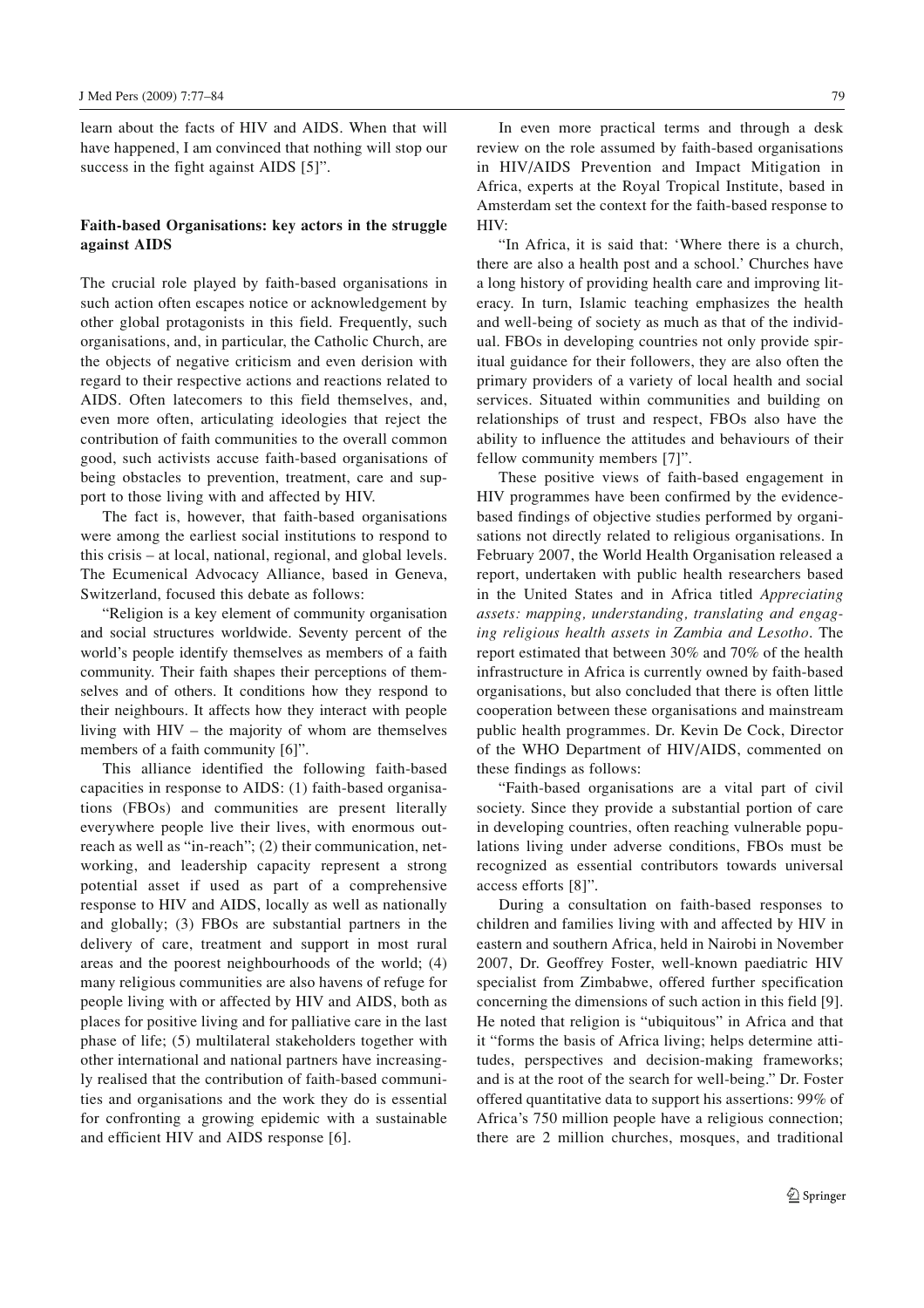religious gatherings convening people in all parts of the African continent.

With specific regard to the scale of national-level engagement by faith-based organisations in health service delivery in Africa, Dr. Foster shared the following data:

- in Lesotho,  $40\%$  of health services is provided by 9 church-related hospitals and 75 health centres;
- in Zambia,  $30\%$  of such services is provided by  $30$ church-related hospitals and 66 rural health centres;
- in Kenya,  $40\%$  of health care is provided by  $780$ church-related health facilities.

This expert then proceeded to give an example, based on his private research, of the comprehensive approach to HIV service delivery by a programme operated by the Catholic diocese of Ndola, Zambia which:

- operates in 5 towns, 32 shanty compounds, covering a population of more than 400,000;
- involves 11 different agencies in providing home care to patients with chronic illness, including HIV/AIDS;
- engages 750 community volunteers;
- provides home-based care to 9,000 people during 2005;
- identified and serves 15,000 orphans;
- responds to the needs of an estimated 77% of chronically ill patients in the surrounding area.

Finally, Dr. Foster estimated a value of US \$5 billion for the contribution of faith-based volunteers responding to the needs of people living with or affected by HIV in the so-called "AIDS belt" in sub-Saharan Africa. Using what he labelled as "matchbox calculations", he arrived at this estimate by hypothesising that each of the 1 million congregations in this region has at least five volunteers working on AIDS-related activities, that each volunteer donates at least 2 hours per week (or 1/20 of fulltime work) to such service provision, and that a value of US \$20,000 per annum could be attached to such service, if it were done on a full-time basis.

In his introduction to the report of a key-informant study on *Faith in Action*, conducted by the Catholic Medical Mission Board and the Global Health Council, His Grace Desmond M. Tutu, Archbishop Emeritus of the Anglican Church of the Province of South Africa, provided an excellent summary of the faith-based contribution to the global AIDS response:

"We are the agents of transformation, capable of turning the tide against the disease. Since the beginning of the pandemic, I have seen faith in action not only in South Africa, but worldwide. Before the important governmental and multilateral initiatives of today, it was often the faith community that provided support to those affected by and infected with HIV. Whether it be the provision of food, love, care and concern, the faith community has often been the first and last place to which those who feel the impact of HIV/AIDS have turned.

There is an expression we use in South Africa called Ubuntu, loosely translated as 'a universal bond of sharing that connects all humanity' … You are my sisters and brothers, whether you consider yourself a Buddhist, Christian, Hindu, Jew, Muslim, or agnostic, and we must treat each other as such … We must stand shoulder to shoulder, heart to heart, in the fight against HIV/AIDS  $[10]$ ".

Among the key findings in the above-mentioned *Faith in Action Report* were the following FBOs are mitigating the impact of HIV/AIDS by:

- providing clinical, home-based care for Persons living with AIDS (PLWAs);
- offering Spiritual/social support for the affected/infected;
- expanding access to anti-retroviral (ARV) drugs [10].

#### **FBOs are confronted with lack of equity between burden sharing and access to funds**

Despite their excellent and documented record in the field of HIV service delivery, faith-based organisations do not seem to receive an equitable share of the resources designated to support HIV programming. The Global Fund to Fight AIDS, Tuberculosis and Malaria has mobilised \$19.7 billion in firm pledges and approved funding of \$10.7 billion for more than 520 programmes in 136 low- and middle-income countries. It is the largest fund of this kind and, together with the US President's Emergency Plan for AIDS Relief (PEPFAR), is largely responsible for the increased access to anti-retroviral and other life-saving treatment in developing countries. However, it has a rather poor record in supporting faithbased organisations. As of April 2008, only 5.4% of Global Fund resources have been granted to organisations related to churches or to other faith traditions [11]. Thus, one could understand quite well the grass roots concern expressed by Cardinal Wilfred Napier, then-President of the Southern Africa Catholic Bishops' Conference:

"There is a great consciousness that we are a Church for service to the whole community … the Church could play a bigger role if more resources were made available. … [W]e need more resources [12]".

In a similar vein, Pope Benedict XVI has insisted that the "rich tradition of the Catholic Church should be kept alive so that, through the exercise of charity to those who are suffering" from illnesses such as HIV, and has called for the "fair distribution of resources for research and treatment, as well as the promotion of living standards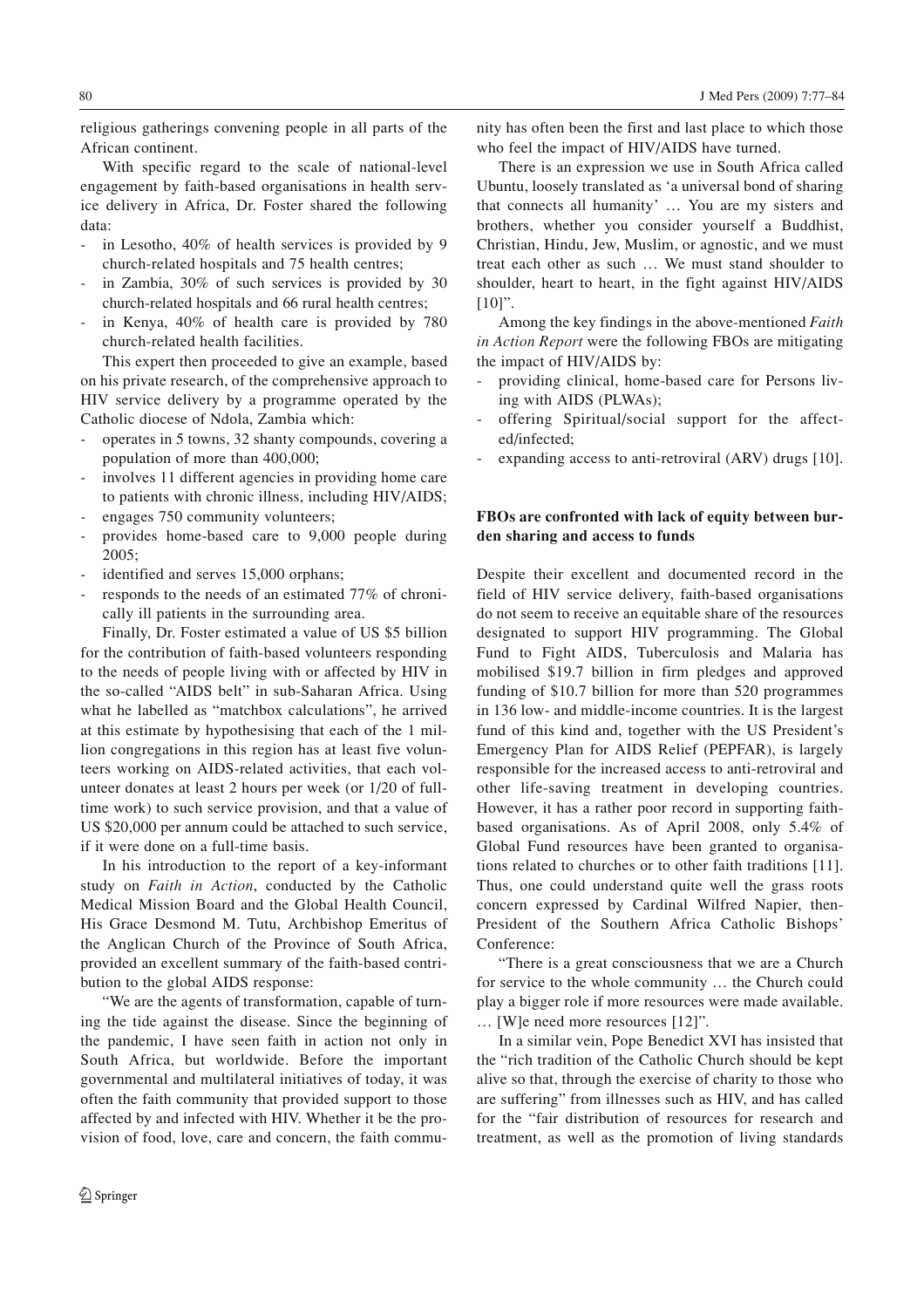which help to prevent the occurrence and limit the spread" of such illnesses [13].

### **Special Focus on the Catholic Church-related actions in the HIV pandemic**

Given the long history and extensive infrastructure of the Catholic Church in providing health services, humanitarian assistance, development activities, social services, education, and pastoral care at global, national, and local levels, this writer deemed it expedient to include in this article a particular focus on activities in response to the HIV pandemic sponsored by this particular faith community. The focus is not meant to exclude or devalue the response of other faith-based organisations active in this field but simply is offered as an example of the wide range of faith-based responses to those living with or affected by HIV.

The Vatican's Pontifical Council for Health Pastoral Care estimates that more than 25% of all HIV and AIDS care throughout the world is sponsored by the Catholic Church [14]. Especially in developing countries, Churchsponsored health services often are the only such programmes to reach out beyond the capital cities into the rural areas, where the health and social needs of the local residents are truly overwhelming. In places where elevated rates of HIV infection can be noted, the church-sponsored hospitals face many new burdens. There is a greater demand for medical care from younger persons who previously did not require such services. This situation has led to conditions of over-crowding in the hospitals, to a shortage of basic medicines, and to a postponement of care for non-HIV-infected persons.

In response to these conditions, many church-related hospitals developed mobile homecare programmes that dispatch staff and trained volunteers to assist families with care for their AIDS-sick members in their own homes. The volunteers do not require sophisticated training; frequently, they are catechists, village health workers, or local parishioners. Words could never adequately portray the dedication of such team workers or the gratitude that is reflected in the eyes of those assisted and of their loved ones.

A full range of services helps HIV-infected people live in the most healthy and positive way possible. Specialised counselling programmes enable them to deal with the emotional impact of learning about HIV infection and making appropriate plans to inform loved ones and to change life patterns in order to maintain good health and positive relationships. "Drop-in" centres and "selfhelp" groups facilitate sharing of concerns and experiences among those living with or otherwise affected by HIV. Home visits, meal preparation, and delivery and transportation services assist those with declining health to accomplish practical, everyday tasks and to maintain themselves as long as possible in active family and community life. Support groups have been formed for care-givers and for the bereaved; respite

## **The AIDS office of the Southern African Catholic Bishops' Conference: example in cross-sectoral collaboration**

programmes make it possible for caregivers to renew and

strengthen themselves.

The Southern African Catholic Bishops' Conference (SACBC) stands out as an excellent example of crosssectoral collaboration among Catholic and other faithbased efforts responding to AIDS, with the government's Department of Health, and with a wide range of Catholic, bilateral, and multi-lateral funders. During the apartheid regime in South Africa, the Catholic Church there lost most of its identifiably "Catholic" hospitals. It then moved into sponsorship of community-based health care with a system of clinics and other facilities that were present where the poorest people are living. These facilities were among the first to respond to the needs of people living with HIV and AIDS – long before a national, governmental programme had been developed. At the present time, there is significant positive collaboration among these Catholic facilities, other programmes sponsored by various faith communities, and both governmental and private health care systems.

The AIDS Office of the SACBC was established to help build capacity and promote fund-raising and coordination among Church-related AIDS programmes in its usual catchment area of South Africa, Swaziland, and Botswana. It also established a partnership arrangement with Church-related programmes in Lesotho and Namibia. As the Catholic Church organised and expanded its response to the burgeoning HIV epidemic in this five-country region, it was assisted through a partnership arrangement with the US-based Catholic Medical Mission Board and with the Bristol-Myers Squibb Foundation in an initiative called "Choose to Care" [12]. This funding initially underwrote HIV prevention, care and support programming in some 140 sites. Of the original programmes, some 20 now serve as Anti-retroviral treatment (ART) sites, receiving US-government PEP-FAR funding through both Catholic Relief Services and the Catholic Medical Mission Board, and are delivering and monitoring life-saving and life-enhancing medications for approximately 18,000 people by the end of March 2009 [15].

In 2003, the co-sponsors of the Choose to Care Initiative engaged the Department of Sociology at the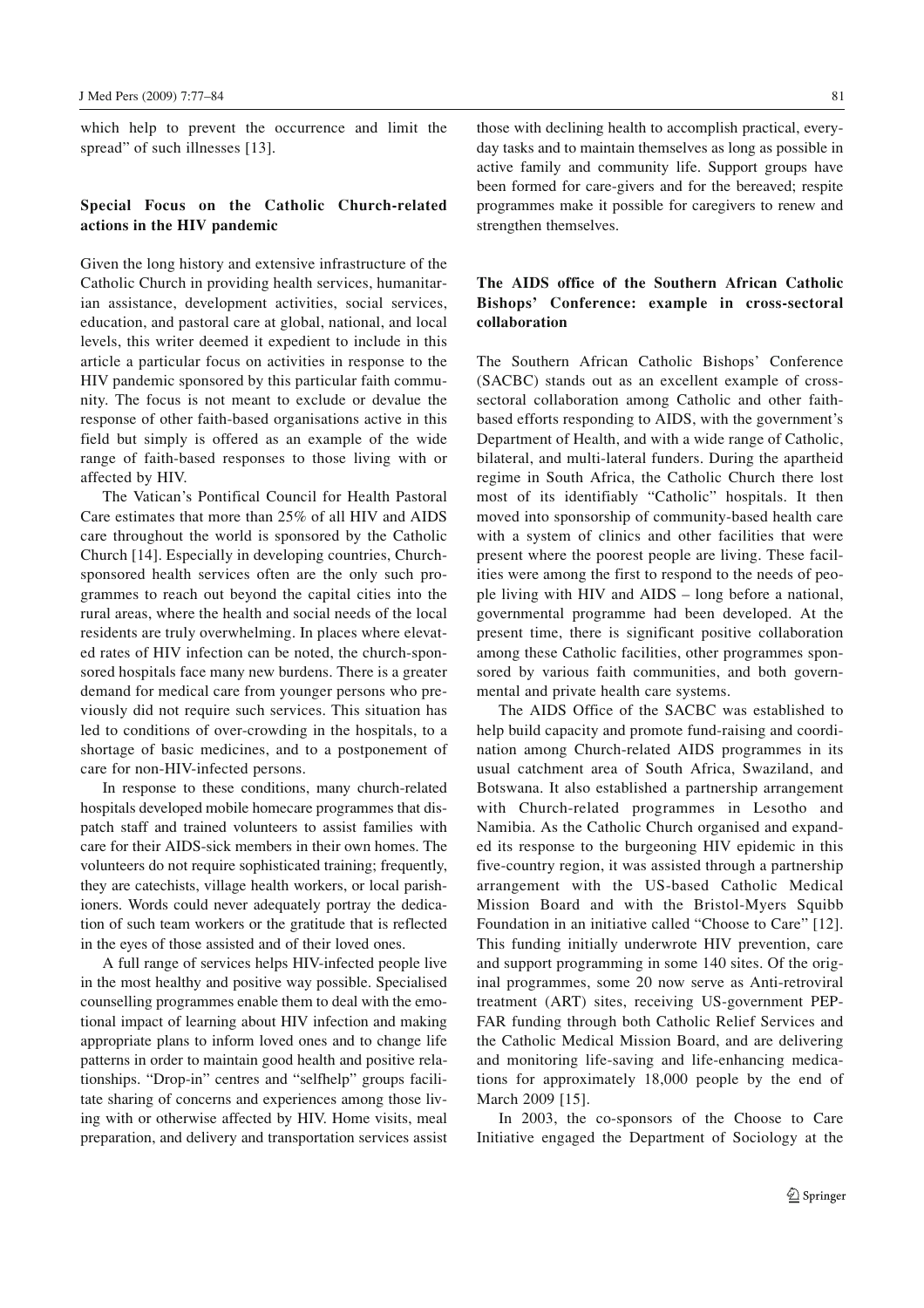University of Pretoria to serve as an independent evaluator of the overall initiative as well as of the 61 projects participating in this programme at that particular time. The following summary conclusion was drawn by the evaluators:

"… During the recent past, as the effects of HIV/AIDS within the congregations and communities of the Church have become progressively more evident, the Catholic Church has emerged as an increasingly central role-player in a range of initiatives to combat the pandemic [16]".

The evaluators also pointed out another advantage of the Catholic Church undertaking a comprehensive response to the HIV/AIDS epidemic - i.e., its extensive, well-established network among congregations throughout Southern Africa, including some in the most isolated and under-developed communities in the region.

In a subsequent assessment of SACBC accomplishments in scaling up the response to AIDS in the fivecountry region benefitting from SACBC coordination, independent evaluator Tessa Marcus of the National Research Foundation in Pretoria, South Africa, offered the following summary:

- procurement or assistance with the provision of funding to help projects meet their objectives;
- education and training in order to develop project and stakeholder capacity and skills in the areas of their work;
- networking to encourage sharing of experiences and resources;
- information provision and sharing in order to ensure that projects and programmes keep up to date with developments in their specific areas as well as in the larger policy environment;
- creating a platform for innovative thinking and strategic planning [17].

#### **Other efforts at Catholic Church-based responses to AIDS**

Among Catholic Church-related structures, SACBC has not been alone in its commitment to address the needs of people living with HIV. The Catholic Bishops' Conference of India (CBCI), in collaboration with several other national Catholic organisations, offers capacitybuilding, strategic planning services and management assistance to some 137 Catholic HIV/AIDS centres in the country. Moreover, with support of the Global Fund to Fight AIDS, tubercolosis (TB), and malaria, the CBCI is establishing some 45 new Community Care Centres in the most rural and isolated areas of the country. Certainly, it was with such efforts in mind that, in April 2007, at the launch of the National Catholic Coalition for Health and HIV/AIDS in India, Ms. Sujata Rao, Director of the National AIDS Coordinating Office, proclaimed to the assembled group of Catholic bishops, clergy, religious, and lay professionals, "You are our star players. You are doing wonderful services in the fight against AIDS. HIV affected people respond to drugs much better when they get love and care [18].

The Catholic Committee on Health Promotion of Thailand, mandated by the Catholic bishops of the country to become active in response to the pandemic, was aware of its limited capacity within a minority faith community in Thailand. The Committee decided, therefore, to branch out far beyond the sphere of Catholic Church action and influence, and has built essential partnerships with, among others, Buddhist and Muslim groups, with government offices, and with schools and private enterprise. This has made it possible for the Catholic Church in Thailand, for example, to participate in an inter-faith sub-grant from the Global Fund, to provide HIV prevention education to factory and construction-site workers, and to set aside one Sunday each year for HIV-oriented reflection and prayer in the local parishes. Similar interfaith education and health care initiatives are being pursued in Vietnam by the Archdiocese of Ho Chi Minh City AIDS Pastoral Care Programme and by the Congregation of the Daughters of Mary Immaculate, based in Hue.

Since 1987, Caritas Internationalis, as the global confederation of 165 national Catholic humanitarian assistance, development and social service organisations operating in some 200 countries and territories of the world, has maintained its priority commitment to promote effective and equitable HIV responses in all parts of the world. The Confederation has been active in promoting a co-ordinated Catholic Church-based response to the pandemic within its own membership and with sister organisations by building capacity among Church workers engaged in such services and by advocating, on global, national and local levels, for just policies toward people living with and affected by HIV. On International Women's Day, 8 March 2009, Caritas launched an advocacy campaign to promote greater access to HIV and TB testing and treatment for Children living with these infections and for better uptake of programmes designed to prevent mother-to-child transmission of HIV. This campaign, titled Highly-Active retroviral therapy (HAART) for Children [19], is promoting actions to be taken by faith- and community-based organisations, including a letter-writing initiative by children themselves, to insist that governments, private industry (especially pharmaceutical and medical technology companies), universities, and research institutes allocate the funds and expertise needed to develop HIV and TB testing and treatment that is adapted for use with children, most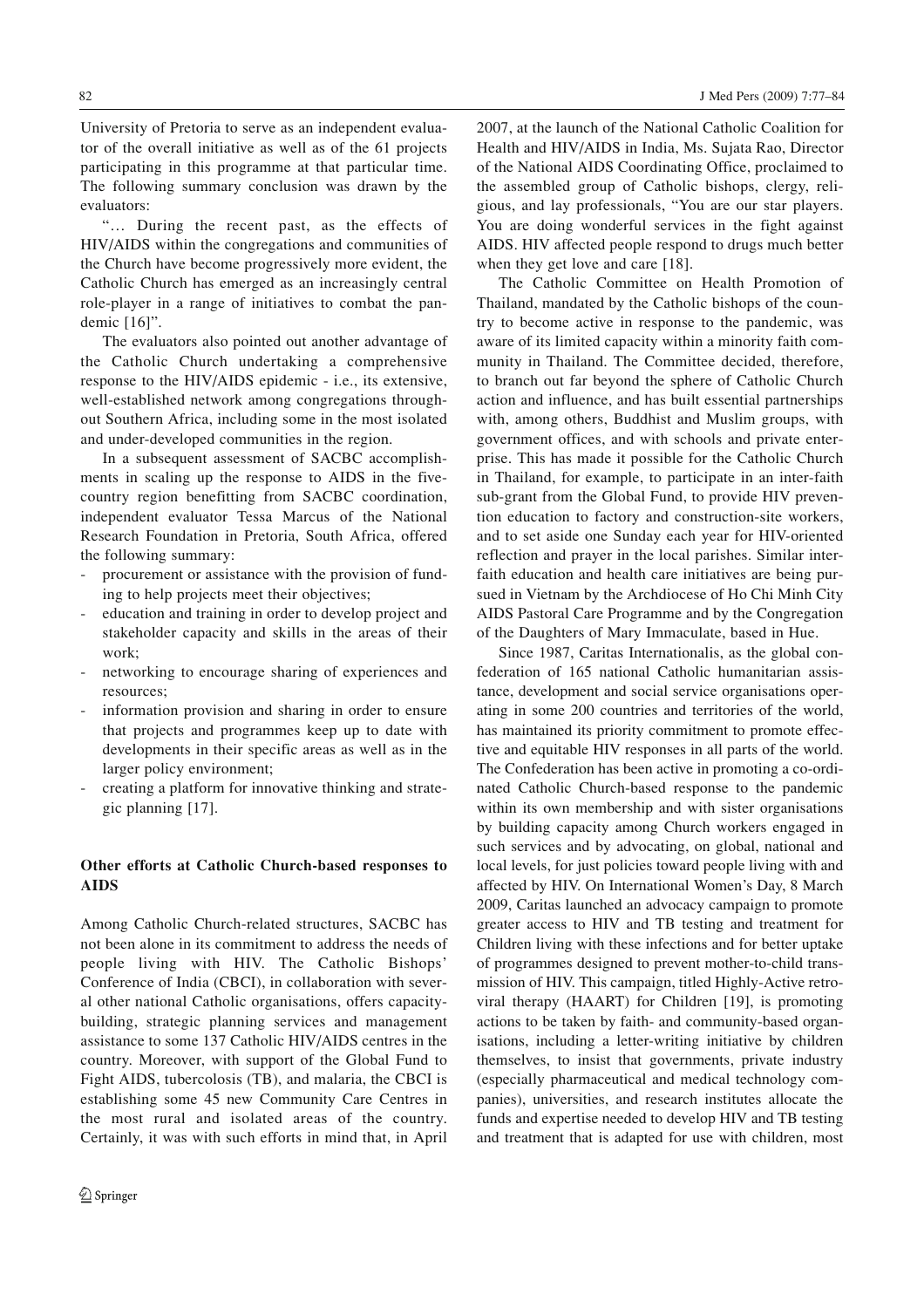especially in low-income and rural settings.

In collaboration with UNAIDS, Caritas Internationalis, and Georgetown University (Washington, D.C., USA), the Unions of Superiors General of Religious Orders of Priests, Brothers, and Sisters conducted a mapping exercise to evaluate the scale of efforts being made by religious orders engaged in HIV/AIDS activities and to assess the challenges faced by their members as they strive to be more responsive to such needs. Some 446 respondents detailed the HIV/AIDS services being sponsored by their respective institutes:

- information/education activities reached a total of 3,925,304 individuals, with a mean number of nearly 15,000 beneficiaries for each responding organisation;
- care and support services reached 348,169 individuals; these services included nutrition, palliative care, home-, hospital-, and clinic-based care, alternative medicine-based care;
- antiretroviral treatment services were reported to have been delivered to 90,154 individuals during the 12 months prior to the survey [20].

#### **The Catholic Church in the midst of the seemingly never-ending HIV prevention debate**

Rather than focus on a narrow or mechanistic view of HIV prevention education, the Catholic Church continues to promote and encourage sexual relationships that are based upon mutual respect for God-given dignity and mutual responsibility within the context of a permanent and faithful marital relationship between one man and one woman. Many AIDS educators and activists find it difficult to accept the Church's focus on the deeper realities of life and love; they have preferred to engage in the search for a "quick fix" in HIV prevention. Thus, the international community has seen billions of dollars spent on promotion of so-called "100% condom use" programmes with outright rejection and fear of the words "abstinence" and "fidelity". It also observes harm reduction programmes for injecting drug users without any effort to connect such drug users to treatment programmes. For example, this writer recently visited a harm reduction project in Cambodia where street children are supplied with clean needles but the staff there was adamant that outright discouragement from using drugs should not be communicated to these children.

Curiously enough, some HIV prevention experts from the secular field have recognised the impossibility of success with such quick fixes. Dr. Edward C. Green, of the Harvard University School of Public Health, insists that AIDS experts consistently and intentionally have ignored the scientific evidence that behaviour change, rather than condom use, has checked the spread of HIV. He claims that the resistance to inclusion of abstinence and fidelity in HIV-prevention messaging is due to the "financial selfinterest of contractors and grantees that benefit from the multi-billion dollar global AIDS industry." He recognises that the Catholic Church and some other faith-based organisations have an advantage in promoting the behavior changes necessary to stop the spread of HIV, since "these behaviors conform to the moral, ethical, and scriptural positions and teachings of virtually all religions." He passionately affirms that "If AIDS prevention is to be based on evidence rather than consensus, ideology, or bias, then fidelity and abstinence programs, in that order, need to be front and center in AIDS prevention programs for general populations" [21].

## **"What you do for the least of my brothers and sisters, you do for me (Mt. 25:40)": faith-based responses to HIV and AIDS**

Blessed Mother Teresa of Calcutta once said, "A person … [living] with HIV/AIDS is Jesus among us. How can we say 'no' to Him?" When HIV first became known, it was just such motivation, or similar values in the case of non-Christians, that made countless people of faith put aside their fears and questions in order to open up hospital wards, social service stations, and local communities to those who appeared at their doorsteps sick, desperate, and dying, as well as to their survivors who were shocked at the force and intensity of this yet-to-be-identified illness that took their loved ones so abruptly and mercilessly.

That motivation persists to this very day and makes religious believers ever more determined to lend their exceptional energy, expertise, and experience in order to achieve universal access to HIV prevention, treatment, care and support for all who need it. Thus, we can maintain our hope that the vision of the late Pope John Paul II will one day become a reality:

"The battle against AIDS ought to be everyone's battle. …I …ask pastoral workers to bring to their brothers and sisters affected by AIDS all possible material, moral and spiritual comfort. I urgently ask the world's scientists and political leaders, moved by the love and respect due to every human person, to use every means available in order to put an end to this scourge [22]".

*Riassunto La pandemia legata all'HIV rappresenta una "particolare" emergenza di salute pubblica che richiede un "particolare" intervento di tutti i settori della società, compreso quello delle comunità religiose. Mentre sono stati fatti significativi progressi nel disporre, anche in paesi a medio e basso reddito, di combinazioni di farmaci antiretrovirali per il prolungamento ed il miglioramento della*